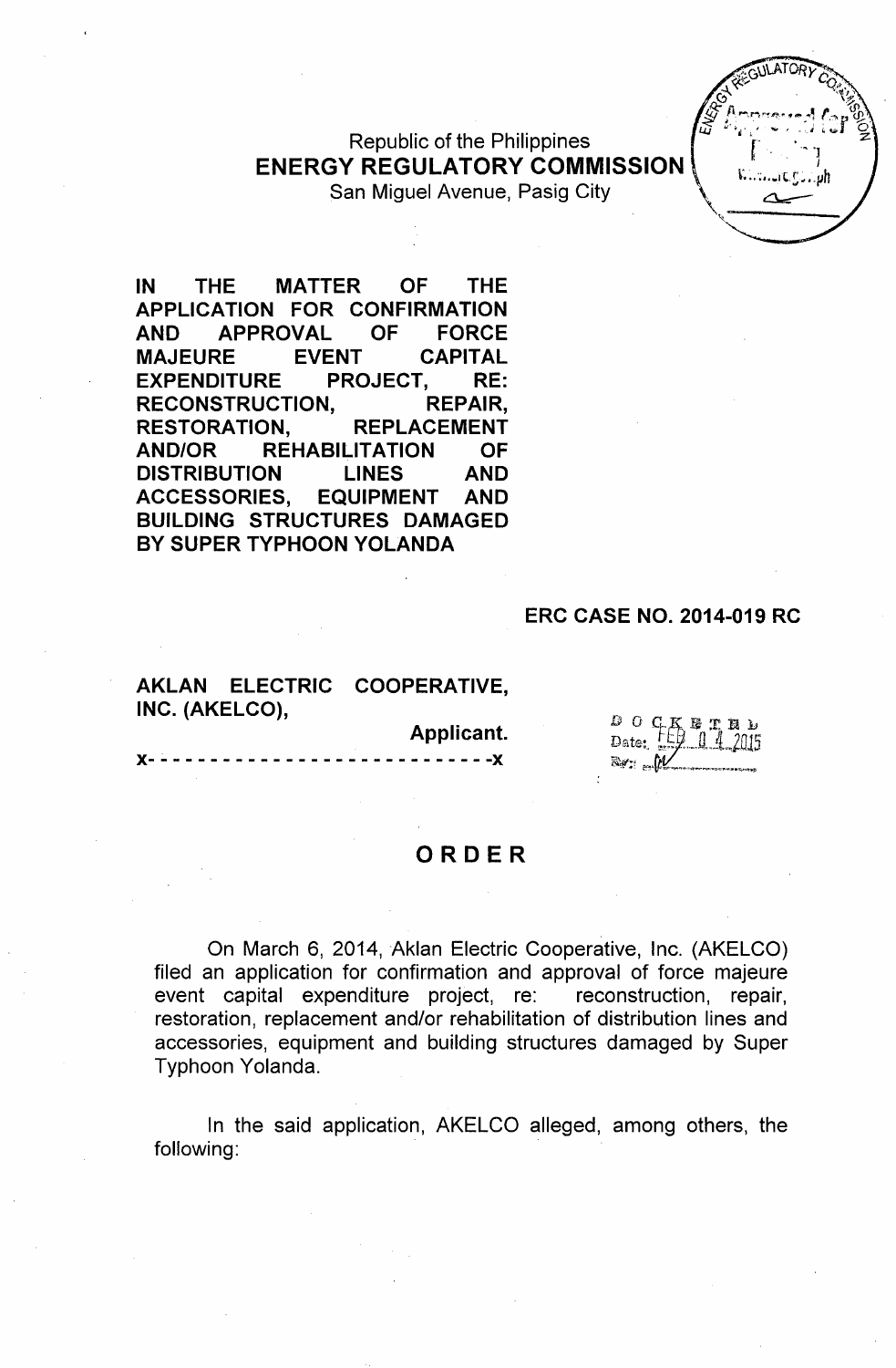#### THE APPLICANT

- 1. It is a non-stock, non-profit electric cooperative duly organized and existing under and by virtue of the laws of the Republic of the Philippines, with principal office at Poblacion, Lezo, Aklan;
- 2. It is the holder of an exclusive franchise issued by the National Electrification Commission (NEC), to operate electric light and power distribution services in the seventeen (17) municipalities of the Province of Aklan, namely: Malay, Buruanga, Nabas, Ibajay, Tangalan, Makato, Madalag, Libacao, Malinao, Numancia, Lezo, Banga, Kalibo, New Washington, Batan, Altavas, Balete, and two (2) northern towns of the Province of Antique, namely: Pandan and Libertad;

# CAUSE OF ACTION {The Force Majeure Event: Super Typhoon Yolandal

- 3. Typhoon Yolanda struck the Philippines on November 8, 2013. It has been treated as the most powerful storm to make landfall in recorded history. All the municipalities in Aklan and some parts of Antique were among the worst hit in the Visayas which experienced sustained winds of 270 kph and gustiness of up to 312 kph. In view of the enormity of its devastations, Presidential Proclamation No. 682 dated November 11, 2013 declared a State of National Calamity, affecting Samar, Leyte, Cebu, Iloilo, Capiz, Aklan, and Palawan;
- 4. Out of its 15,672 distribution poles, 5,165 poles were toppled<br>and demaged by Typhoon Yolanda. These consist of and damaged by Typhoon Yolanda. 646.71 kilometers of primary and secondary lines. In the Municipalities of Altavas, Batan, New Washington, Balete, Madalag, Libacao and Banga, 90% of its distribution lines were severely damaged. Since backbone lines and lateral line sections in all of the covered municipalities and barangays were affected along with the heavy damage on the NGCPITRANSCO transmission lines, it experienced total power blackout;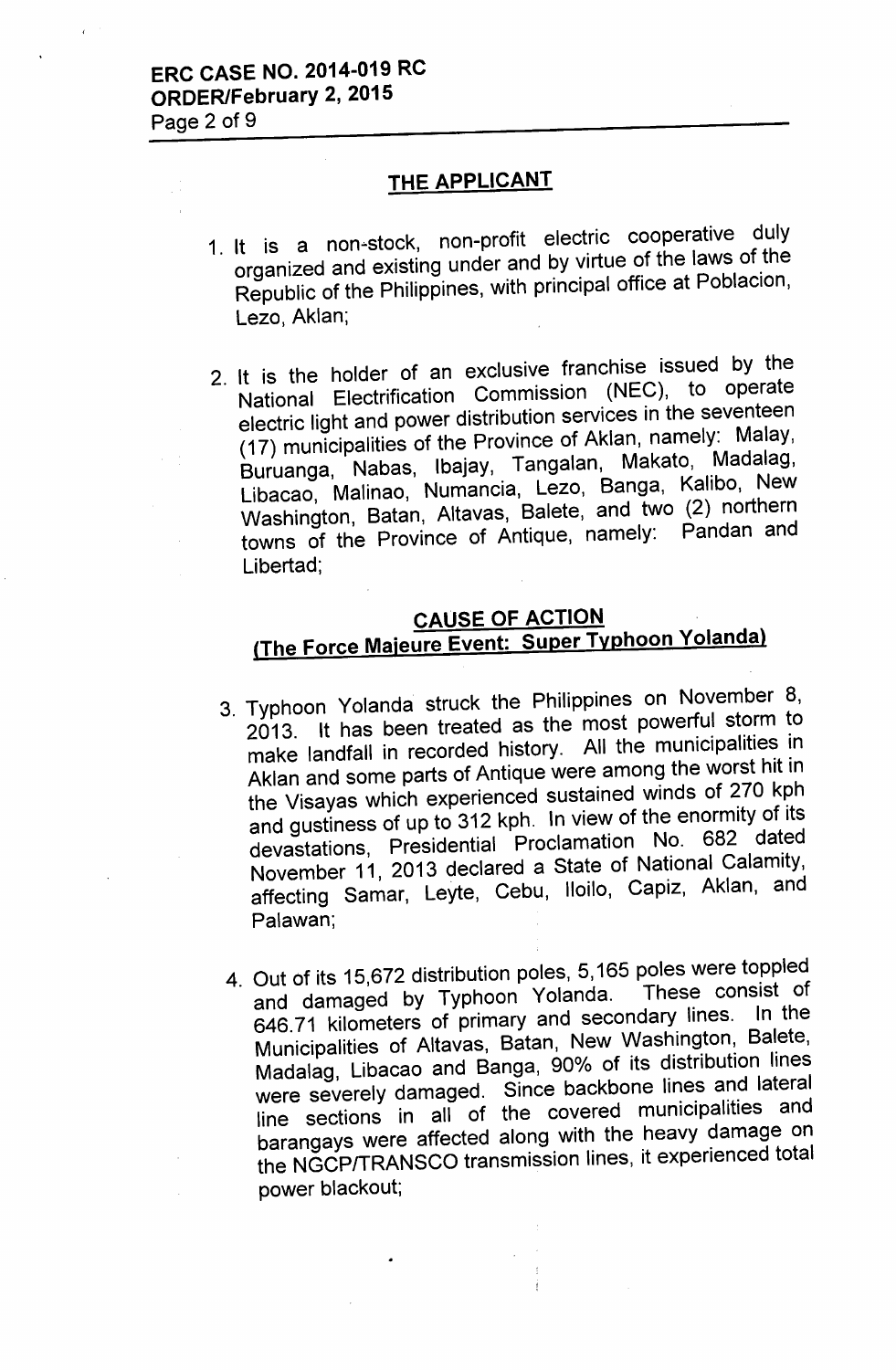## LEGAL BASIS

5. The instant application is being filed pursuant to Section 3.3, Article III of the Commission's Amended Rules for the Approval of Regulated Entities' Capital Expenditure Project, as well as other pertinent laws, rules and regulations;

## TIMELINESS OF FILING

6. It submitted to the Commission the requisite Force Majeure Event Notice on February 6, 2014 or within three (3) months from the occurrence of Super Typhoon Yolanda. The instant application is being filed within thirty (30) days from submission of the said Notice, well within the period prescribed by the Rules;

## DESCRIPTION OF THE PROJECT

7. The force majeure event capital expenditure project consists of the reconstruction, repair, restoration, replacement and/or rehabilitation of distribution lines and accessories, equipment and building structures devastated by Super Typhoon Yolanda;

#### ESTIMATED PROJECT COST

8. The estimated cost of reconstruction, repair, restoration, replacement and/or rehabilitation of the damaged distribution lines and accessories, equipment and building structures is PhP201,630,685.31;

#### PROJECT SCHEDULE

9. Reconstruction, repair, restoration, and rehabilitation works were immediately started after the typhoon subsided and estimated to be completed by March 31, 2014;

#### JUSTIFICATIONS OR BENEFITS TO BE DELIVERED

10. The project was necessitated in order to restore electric power and achieve a safe and reliable power supply in its franchise area;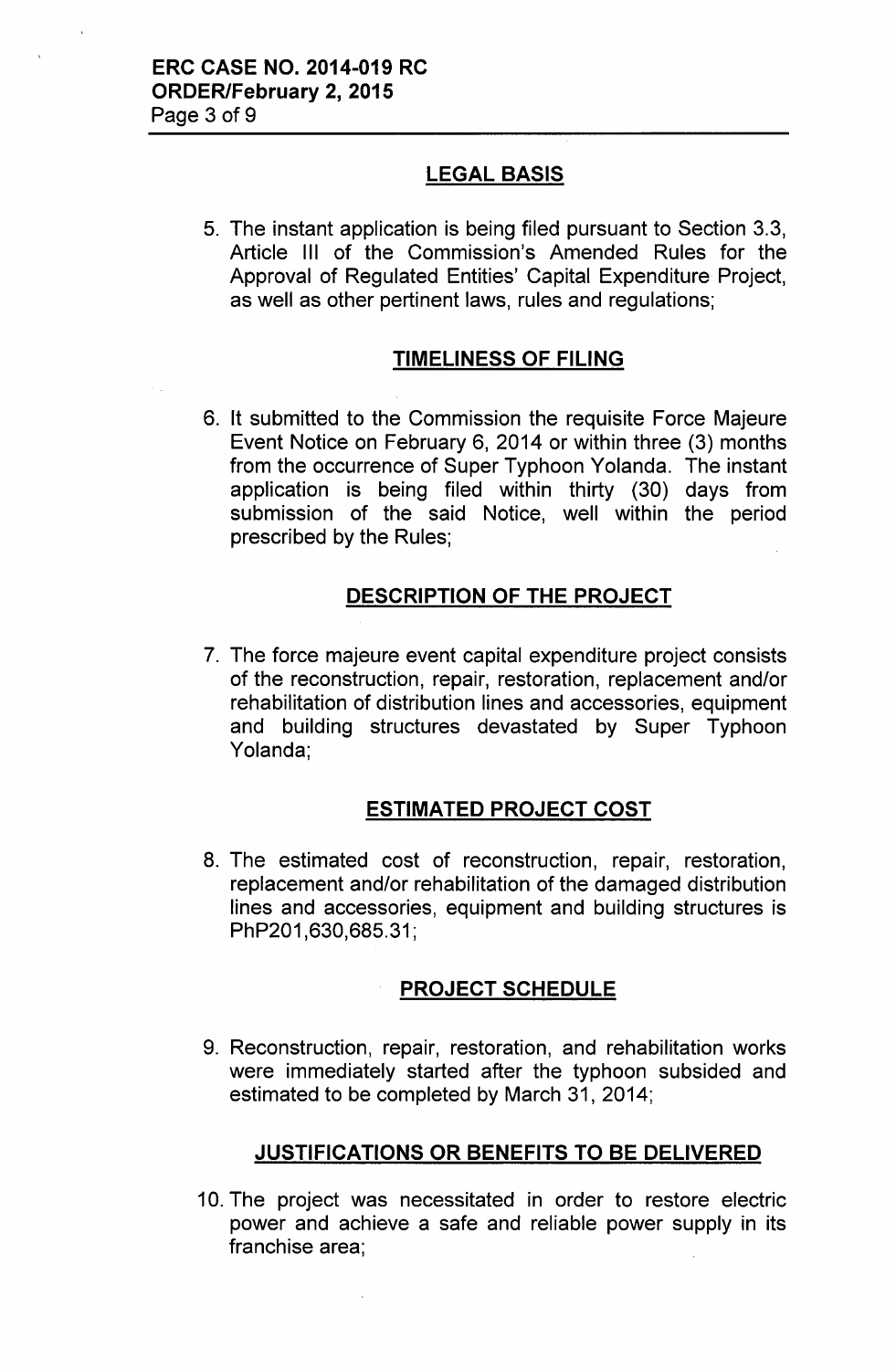# ERC CASE NO. 2014-019 RC ORDER/February 2, 2015

Page 4 of 9

#### PROJECT FINANCING

- 11. It is availing of the Yolanda Recovery and Rehabilitation Program (YRRP) subsidy allocated for it by the national government in the estimated amount of PhP195,007,601.05;
- 12. Should the said amount of subsidy be granted to it in full, the same would not be sufficient to cover the entire cost of the project. Further, its existing Reinvestment Fund for Sustainable Capital Expenditure (RFSC) is likewise not sufficient to cover the deficiency. In view thereof, it shall secure a loan from a reputable bank to fund the deficiency, in the estimated amount of PhP6,632,084.26. amortizations shall be paid out of its accruing RFSC;

## INDICATIVE RATE IMPACT OF THE PROPOSED PROJECT

13. Its projected sales for 2014 is 216,864,000 kWh. At 6% interest rate per year for a bank loan of PhP6,632,084.26 payable in one (1) year, the indicative rate impact is PhPO.0324 per kWh;

## COMPLIANCE WITH PRE-FILING AND DOCUMENTARY REQUIREMENTS

14. Finally, in compliance with the pre-filing and other documentary requirements for the application, it is submitting the following documents attached to the application to form integral parts thereof, as follows:

| Annex<br>No. | Nature of Document                                                            |  |  |
|--------------|-------------------------------------------------------------------------------|--|--|
| A            | AKELCO Board Resolution authorizing the filing of<br>the instant application; |  |  |
| B            | Notice of Force Majeure Event (Typhoon Yolanda)<br>dated February 5, 2014;    |  |  |
| $\mathsf C$  | <b>Executive Summary of the Project;</b>                                      |  |  |
| $D$ to $D-1$ | Proof of furnishing of copies of the Application to                           |  |  |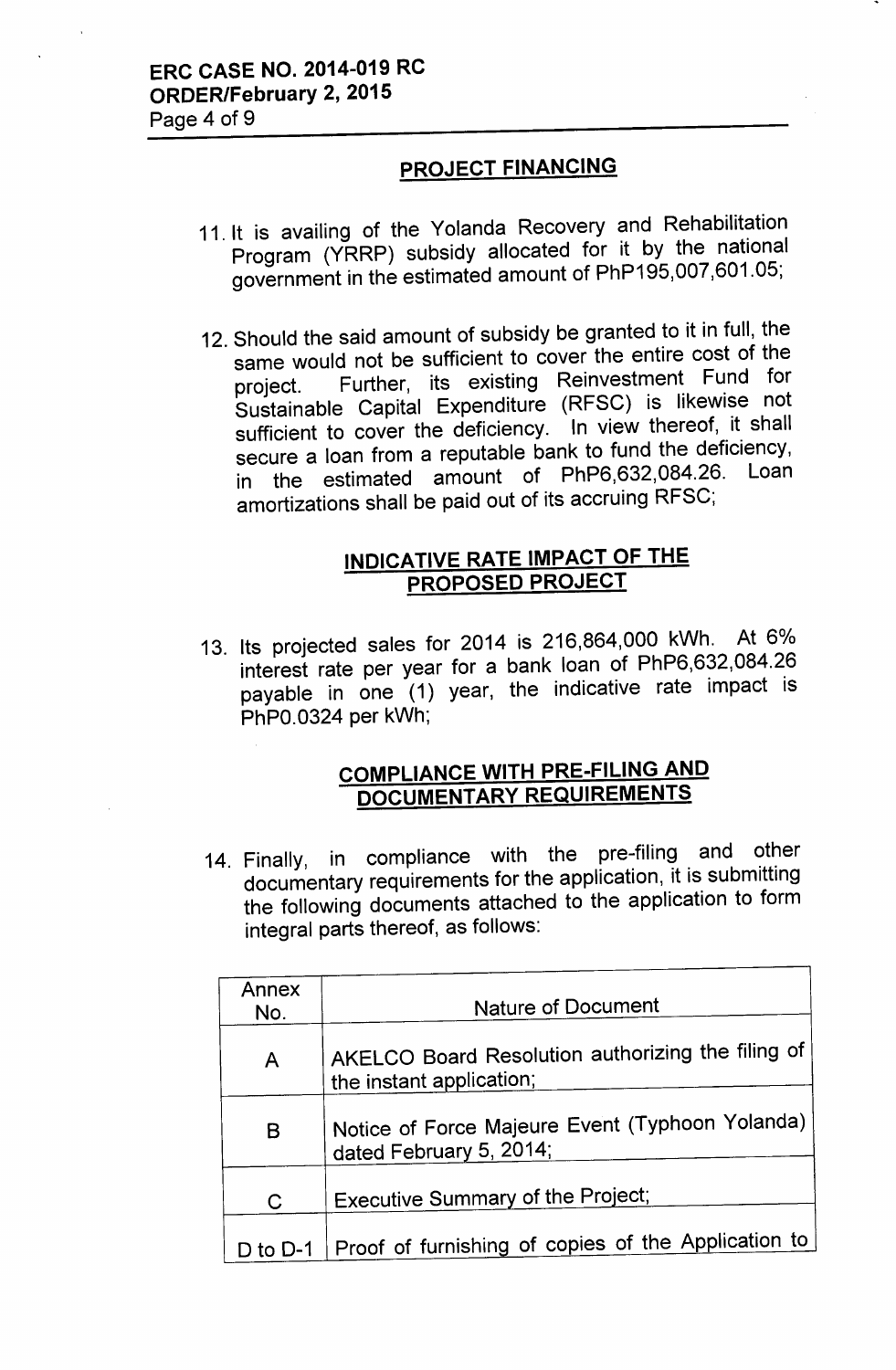# ERC CASE NO. 2014-019 RC ORDER/February 2, 2015

Page 5 of 9

| the Sangguniang Bayan of Lezo and the<br>Sangguniang Panlalawigan of Aklan; and                                                                                                              |
|----------------------------------------------------------------------------------------------------------------------------------------------------------------------------------------------|
| E to E-2   Publication of the Application in a newspaper of<br>general circulation within AKELCO's franchise area<br>or where it principally operates, with Affidavit of<br>Publication; and |

15. It prays that after due notice and hearing, the reconstruction, repair, restoration, replacement, and/or rehabilitation works undertaken on its distribution lines and accessories, equipment and building structures damaged at the height of the devastation of Super Typhoon Yolanda on November 8, 2013, be confirmed and approved, and it be allowed to recover the costs to be covered by loan.

Finding the said application to be sufficient in form and in substance with the required fees having been paid, the same is hereby set for initial hearing, expository presentation, pre-trial conference and evidentiary hearing on April 13, 2015 (Monday) at nine o'clock in the morning (9:00 A.M.) at the AKELCO Main Office, Poblacion, Lezo, Aklan.

AKELCO is hereby directed to cause the publication of the attached Notice of Public Hearing, at its own expense, twice (2x) for two (2) successive weeks in two (2) newspapers of general circulation in the Philippines, with the date of the last publication to be made not later than ten (10) days before the date of the scheduled initial hearing. It is also directed to inform the consumers within its franchise area, by any other means available and appropriate, of the filing of the instant application, its reasons therefor, and of the scheduled hearing thereon.

Let copies of the application, this Order and the attached Notice of Public Hearing be furnished the Office of the Solicitor General (OSG), the Commission on Audit (COA), and the Committees on Energy of both Houses of Congress. They are hereby requested, if they so desire, to send their duly authorized representatives at the scheduled hearing.

Likewise, let copies of this Order and the attached Notice of Public Hearing be furnished the Offices of the Governors of Aklan and Antique and the Mayors of the Cities/Municipalities within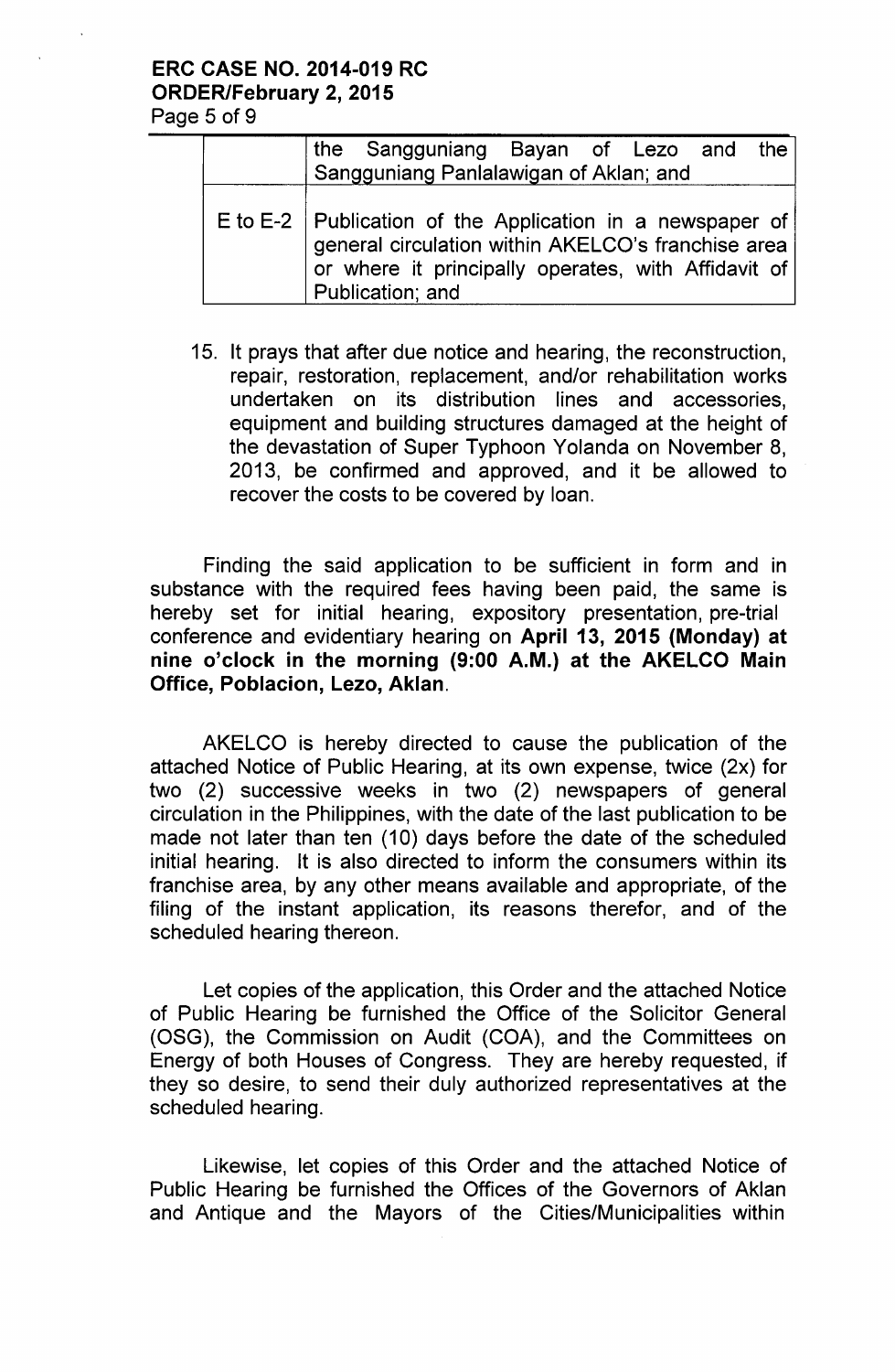AKELCO's franchise area for the appropriate posting thereof on their respective bulletin boards.

AKELCO is hereby directed to furnish all those making requests therefor with copies of the application and its attachments, subject to reimbursement of reasonable photocopying costs.

On the date of the initial hearing, AKELCO must submit to the<br>nission its written Compliance with the jurisdictional Commission its written Compliance with the jurisdictional requirements attaching therewith, methodically arranged and duly marked, the evidences on the actual posting and publication of the Notice of Public Hearing consisting of certifications issued to that effect, signed by the afore-mentioned Governors and Mayors or their duly authorized representatives, bearing the seals of their offices, and the affidavits of the Editors or Business Managers of the newspapers where the said Notice of Public Hearing were published together with the complete issues of the said newspapers, and such other proofs of compliance with the requirements of the Commission.

AKELCO and all interested parties are directed to submit, at least five (5) days before the date of initial hearing and pre-trial conference, their respective Pre-trial Briefs containing, among others:

- a) A summary of admitted facts and proposed stipulation of facts;
- b) The issues to be tried or resolved;
- c) The documents or exhibits to be presented, stating the purposes and proposed markings therefore; and
- d) The number and names of the witnesses, with their written testimonies in an individual affidavit form, to be attached to the Pre-trial Brief.

Failure of AKELCO to submit the required Pre-trial Brief and Judicial Affidavits of its witnesses within the prescribed period shall be a ground for cancellation of the scheduled hearing, and the resetting of which shall be six (6) months from said date of cancellation.

As part of the pre-trial conference, AKELCO must also be prepared to make an expository presentation of its application, aided by whatever communication medium that it may deem appropriate for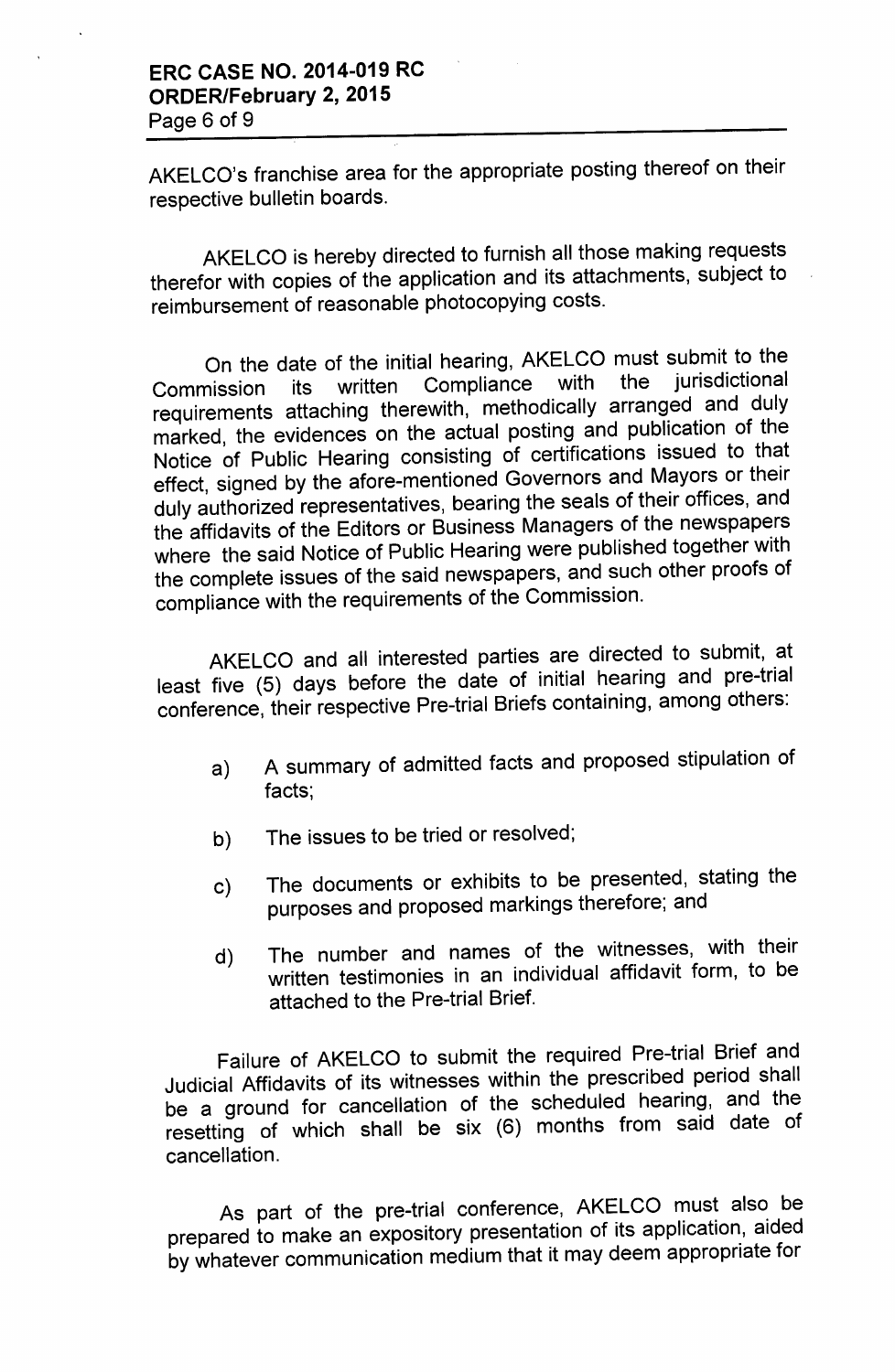the purpose, in order to put in plain words and explain, for the benefit of the consumers and other concerned parties, what the application is all about and the reasons and justifications being cited in support thereof.

#### SO ORDERED.

Pasig City, February 2, 2015.

#### FOR AND BY AUTHORITY OF THE COMMISSION:

prais 1. (Out ZENAIDA G. CRUZ-DUCUT Chairperson  $mu$   $\gamma$ 

LVB/NJS/2014-019 RC AKELCO FME CAPEX ORD.doc

 $\sum_{k=1}^{\infty}$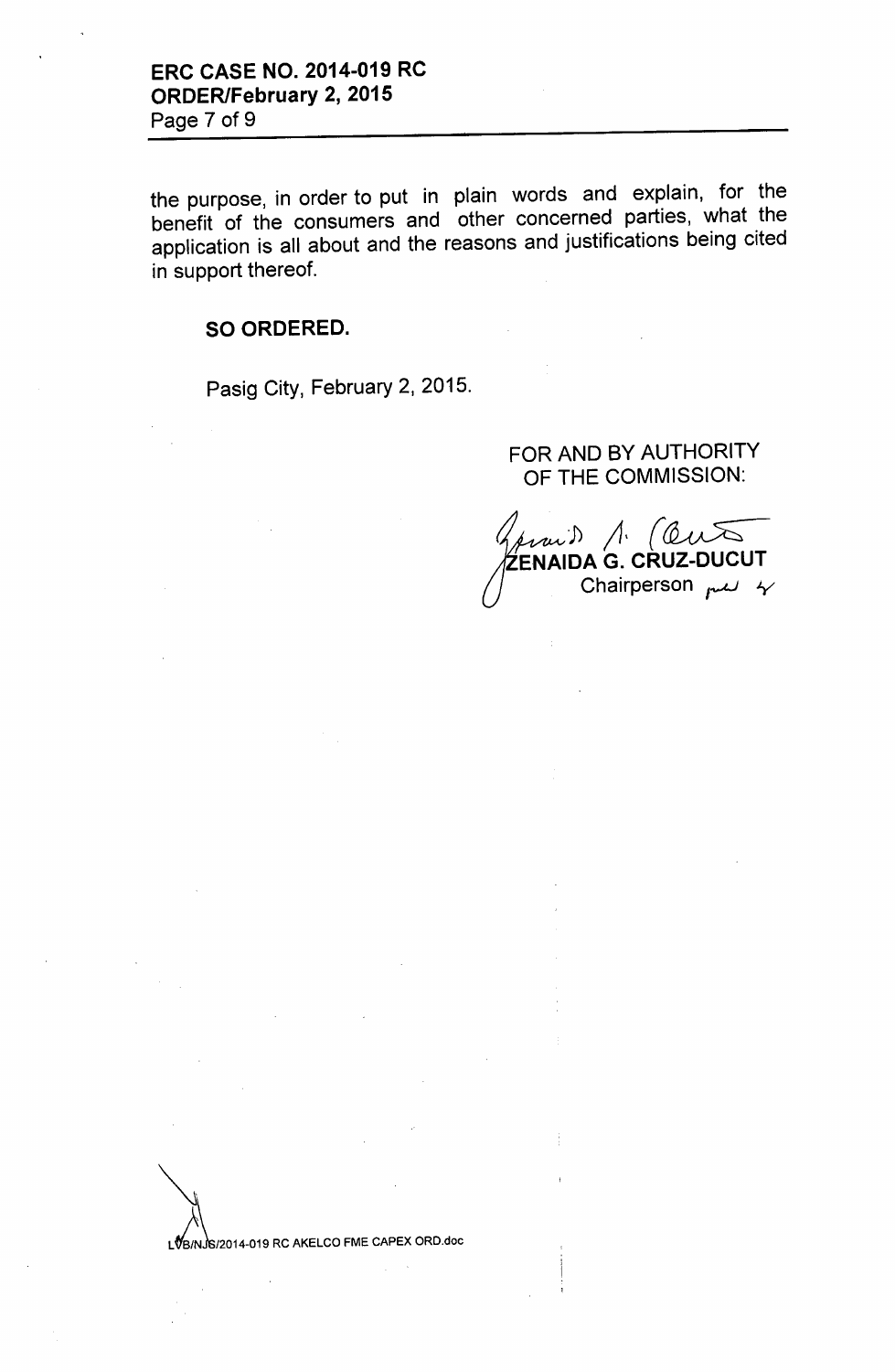Copy Furnished:

- 1. Lerios-Amboy Pingol & Gonzales Law Offices Attention: Attys. Ditas A. Lerios-Amboy, Precious Ellen L. Pingol and Marvey Jay A. Gonzales Counsel for AKELCO Unit 1609-1610, Tycoon Centre Pearl Drive, Ortigas Center, Pasig City 1605
- 2. Aklan Electric Cooperative, Incorporated (AKELCO) Poblacion, Lezo, Aklan
- 3. Office of the Solicitor General 234 Amorsolo Street, Legaspi Village, Makati City
- 4. Office of the Commission on Audit Don Mariano Marcos Avenue, Diliman, Quezon City
- 5. The Committee On Energy Senate of the Philippines GSIS Building, Roxas Blvd., Pasay City
- 6. The Committee On Energy House of Representatives Batasan Hills, Quezon City
- 7. Office of the Municipal Mayor Altavas, Aklan
- 8. Office of the Municipal Mayor Balete, Aklan
- 9. Office of the Municipal Mayor Banga, Aklan
- 10. Office of the Municipal Mayor Batan, Aklan
- 11. Office of the Municipal Mayor Buruanga, Aklan
- 12. Office of the Municipal Mayor Ibajay, Aklan
- 13. Office of the Municipal Mayor Kalibo, Aklan